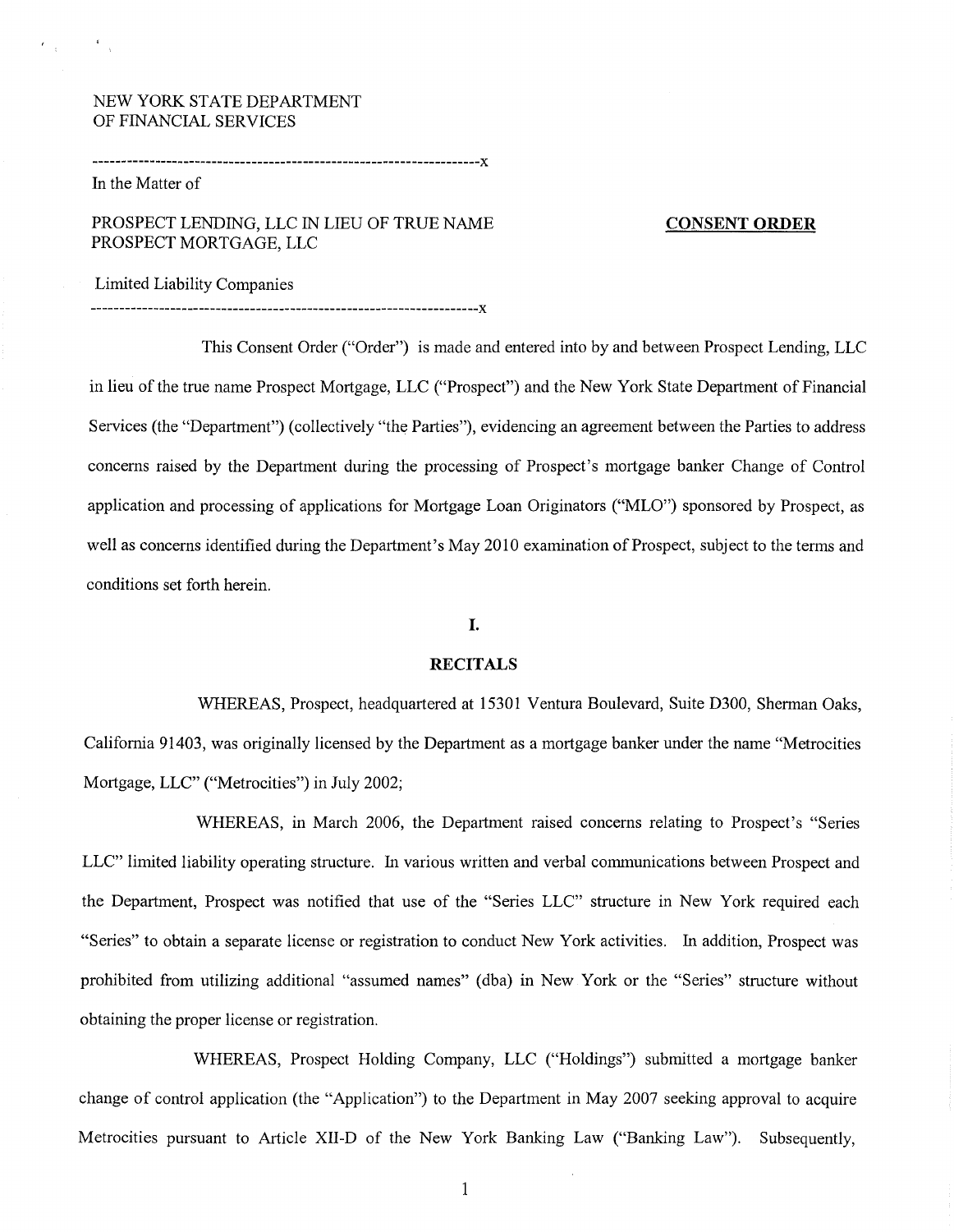Holdings consummated the acquisition of Metrocities without the approval of the Department in violation of Article 12-D, Section 594-b.1 of the New York Banking Law. Thereafter, in February 2009, Metrocities' name was changed to "Prospect Mortgage, LLC", and in September 2009, the Department granted Prospect approval to use the fictitious name: "Prospect Lending, LLC";

WHEREAS, during the processing of the Change of Control application, a subsequent examination of Prospect in 2010, and the processing of MLO applicants sponsored by Prospect, the Department expressed concerns regarding the operational control environment and management oversight of Prospect;

WHEREAS, the Department's 2010 examination of Prospect identified violations of Article 12 D and 12-E of the Banking Law, Part 38 of the General Regulations of the Banking Board, Parts 410 and 420 of the Superintendent's Regulations and Article 8, Section 254 of New York's Real Property Law. Specifically, Prospect was responsible for the following activities: (1) in some instances, collecting loan discount fees to reduce the initial rate, but failing to give borrowers the discounted interest rate associated with such fees; (2) facilitating mortgage loan origination activities through unlicensed mortgage loan originators; (3) conducting business with unlicensed entities, and through unauthorized websites and unlicensed branch locations; (4) conducting business with 29 entities that engaged in the solicitation of New York loans pursuant to "Affiliated Business Arrangements" under the Series LLC structure, in violation of Article XII-D of the New York Banking Law; (5) failing to disclose loan origination information; (6) failing to issue commitment agreements to certain borrowers, and (7) failing to maintain books and records in compliance with banking laws and regulations;

WHEREAS, during the processing of MLO applications for applicants sponsored by Prospect, the Department notified Prospect of concerns that their MLO applicants were not directly employed by Prospect and were engaging in loan origination business through series limited liability companies;

WHEREAS, during the 2010 Fair Lending examination, which covered 2008 through 2009, the Department found that Prospect's compliance systems needed improvement. Specifically, the Department found the following violations: (1) violation of 3-NYCRR-38.7(a)(1) for misrepresenting loan terms with respect to charging discount points that had no benefit to the borrower; (2) violation of Superintendent's Regulations Part 408.2 and Section 296-a (4)(a) of the Executive Law, for failing to clearly state the specific reason for rejecting an application, and (3) violation ofthe Superintendent's Regulations Part 410.7(f) for failure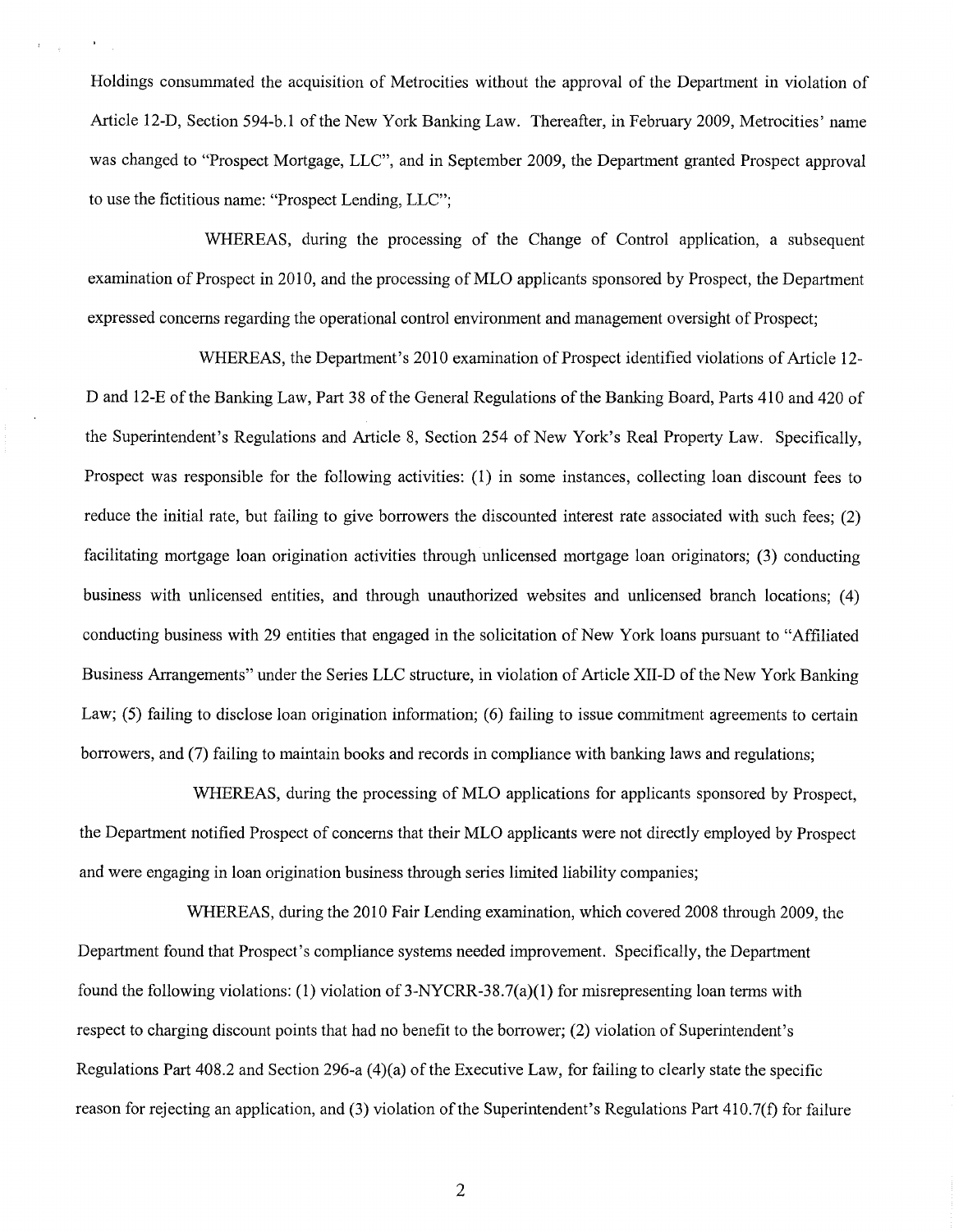to comply with record retention requirements and not including rate sheets in the list of documents to be retained. Additionally, the Department found that Prospect's fair lending plan did not include third party providers and periodic reviews as required by the Department's Industry Letter ofFebruary 18, 2000.

WHEREAS, in February 2011, the Department notified Prospect and the other regulated entities that effective January 2, 2011, individuals who were not listed as "approved" or "approved-conditional" (collectively "licensed") could not engage in mortgage origination activities;

WHEREAS, in March 2011 Prospect provided the Department with information relating to the W-2 status of sponsored MLO applicants. Additionally, in August 2011, Prospect notified the Department that Prospect improperly allowed unlicensed MLO applicants to engage in mortgage loan solicitation activities after receipt of the Department's letter notifying regulated entities that unlicensed MLOs could not originate loans on 1-4 family property located in New York;

WHEREAS, on July 8, 2011, the United Stated Department of Housing and Urban Development ("HUD") entered into a Settlement Agreement (the "Agreement") with Prospect for violations of HUD/FHA requirements and the Real Estate Settlement Procedures Act ("RESPA"). Specifically, the Agreement alleges that a series limited liability company that originates and funds FHA insured mortgages in the manner conducted by Prospect did not comply with HUD/FHA's guidelines for the operation of branch offices. Additionally, the Agreement alleges that certain "affiliated business arrangements" or series of limited liability companies operated by Prospect did not comply with RESPA requirements governing affiliated business arrangements, including the requirement for sufficient initial capital and separate dedicated employees. Further, Prospect agreed to, amongst other things, pay HUD \$3.1 million.

NOW, THEREFORE, as a result of the foregoing concerns, the Department requires Prospect to agree to the following conditions in order to resolve the Department's concerns with Prospect's prior conduct:

## II

### **TERMS AND CONDITIONS**

1. Compliance with Laws and Regulations. Prospect shall adopt policies and procedures designed to ensure compliance with all applicable federal and state laws, regulations, and supervisory requirements relating to its mortgage business, including, but not limited to, the following federal and state laws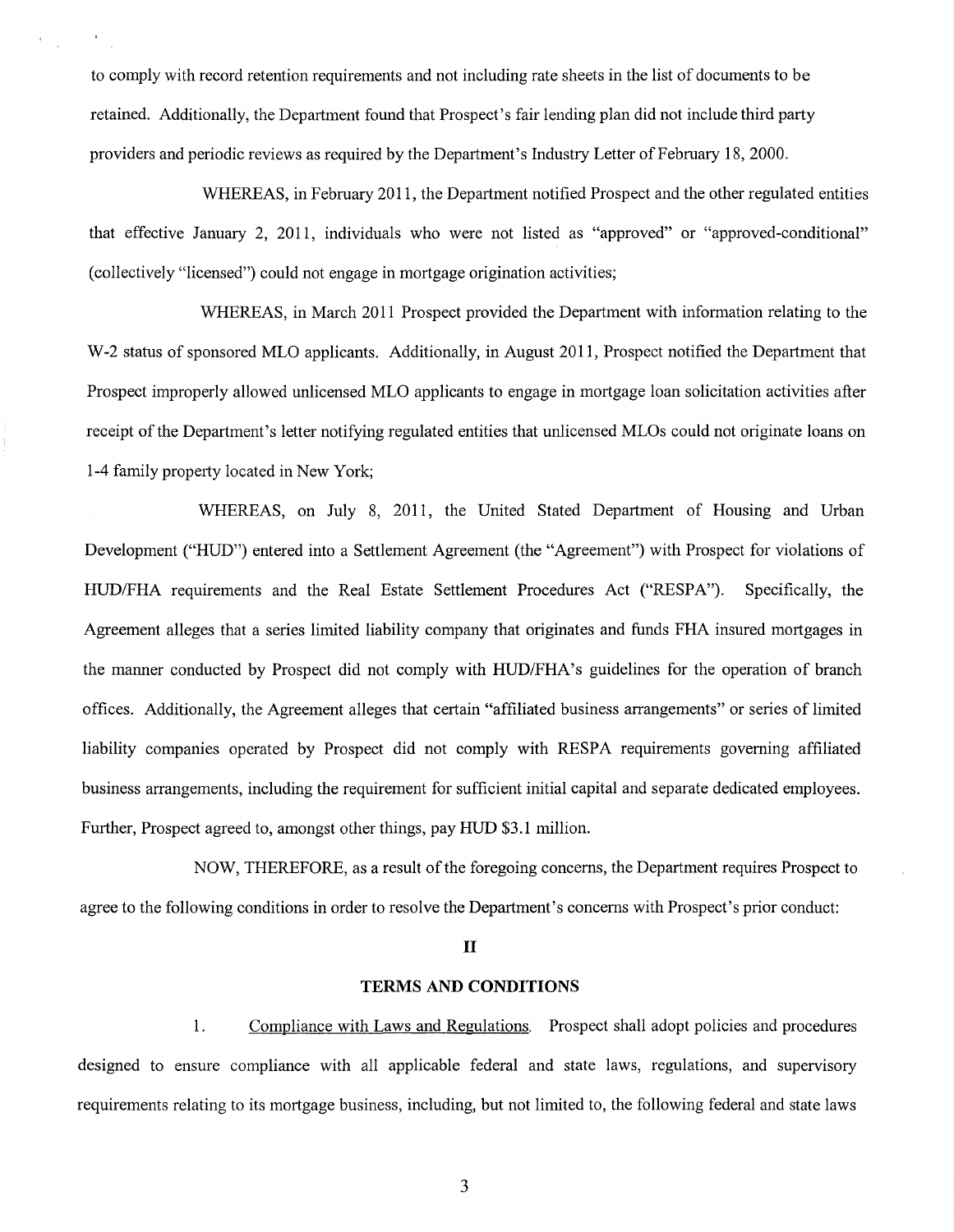#### and regulations:

- a. Truth-In-Lending Act ("TILA"), and its implementing regulation: Regulation  $Z$  of the Board;
- b. Real Estate Settlement Procedures Act ("RESPA"), and its implementing regulation: Regulation X;
- c. Home Mortgage Disclosure Act and its implementing regulation: Regulation C;
- d. Fair Housing Act (42 U.S.C. 3005);
- e. Equal Credit Opportunity Act ("ECOA") (15 U.S.C. 1691);
- f. Consumer Credit Protection Act (15 U.S.C. 1601);
- g. Sections 254-b and 254-d of New York Real Property Law
- h. Section 296-a of the New York State Human Rights Law (N.Y. Executive Law section 296-a):
- i. Article 12-D of the New York Banking Law;
- i. Article 12-E of the New York Banking Law;
- k. Part 38 of the General Regulations of the Banking Board; and
- 1. Part 410 of the Superintendent's Regulations.

Prospect shall continue to submit such policies and procedures to the Superintendent in accordance with the terms set out below. Where no time frame is provided, or where the Superintendent requests supplemental information to demonstrate the Parties' compliance with applicable laws, regulations and supervisory requirements, Prospect shall provide such information within a reasonable time upon request.

2. Compliance Program. Within 120 days from the effective date of the Order, Prospect shall submit to the Department a revised formal written compliance program designed to ensure compliance by Prospect with all applicable federal and state laws, regulations and supervisory guidance and with Prospect's policies and procedures with respect thereto. The program shall, at a minimum:

> a. Designate a compliance officer responsible for day-to-day oversight of its compliance program. The compliance officer must be independent of Prospect's loan origination and marketing functions;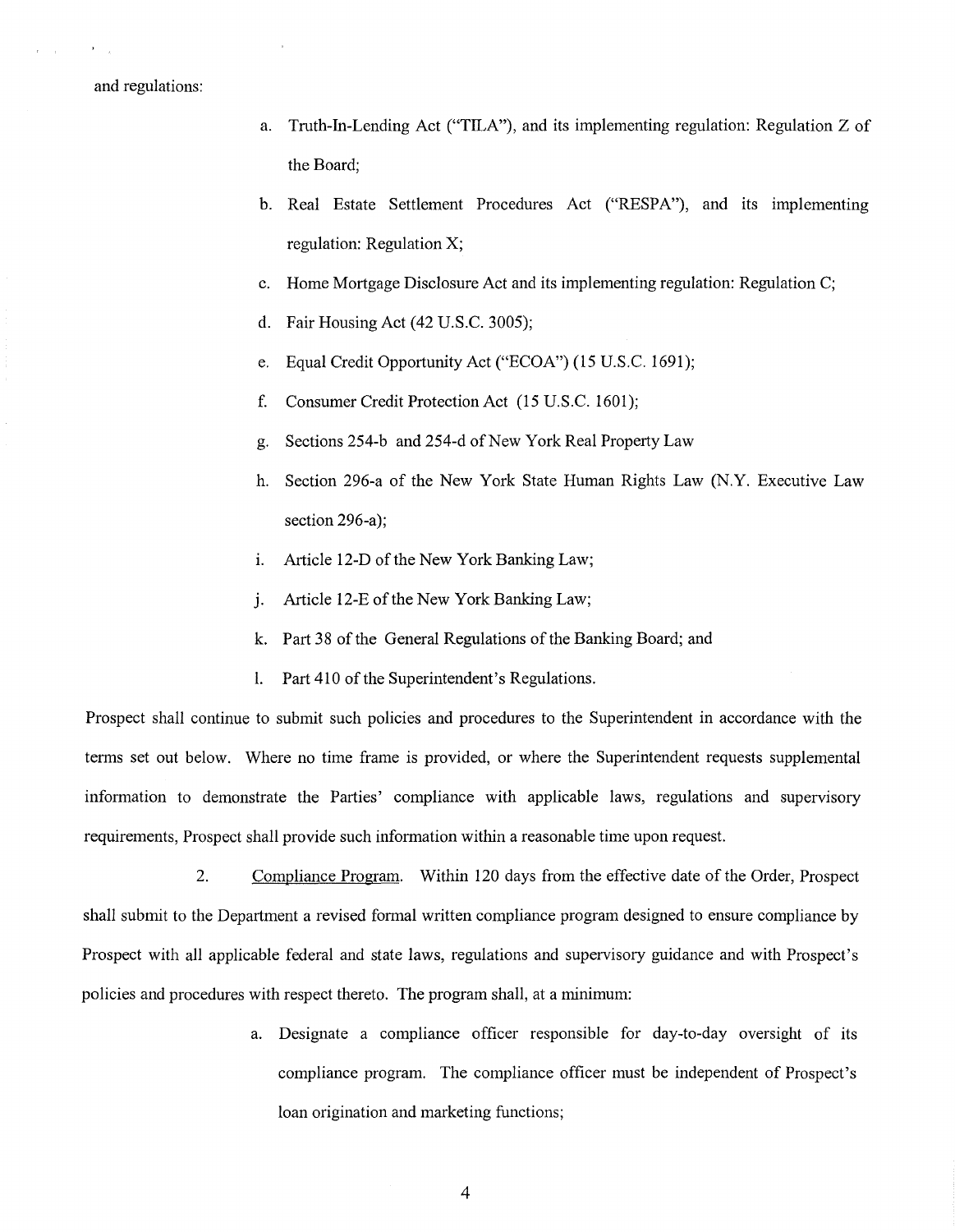- b. Establish a compliance training program for employees, board of directors, and independent contractors, if any, for Prospect;
- c. Provide for reviews of third-party service providers and vendor management;

 $\epsilon_{\rm max} = 10^{-4}$  .

- d. Establish an automated processes utilized to manage such providers' overall compliance function;
- e. Provide for periodic review of policies and procedures to ensure that such policies and procedures reflect current laws, regulations and regulatory guidance;
- f. Provide for oversight of the compliance function by Management and periodic reports by the chief compliance officer to the Board of Director's Compliance Oversight Committee and/or the Board of Directors with respect to the efficacy of the compliance program;
- Provide for periodic reviews of Prospect's business functions governing the licensing and approval of mortgage loan originators, branch locations, and assumed names;
- h. Establish an enhanced training program by doing the following: a) maintain a log of all training attendees; b) ensure that all training attendees certify that they understand and will uphold the state and federal fair lending laws and regulations; c) ensure that compliance staff receives appropriate compliance training to carry out their responsibilities in an effective manner;
- i. Enhance the second level loan review process by ensuring the reviews are performed by an employee holding a higher title than the initial reviewer.
- j. Ensure that Prospect's third-party providers understand and acknowledge their responsibility to comply with New York Executive Law §296-a by requiring those providers to certify their understanding and acknowledgement in a written agreement, and
- k. Develop a written exception policy and an exception log.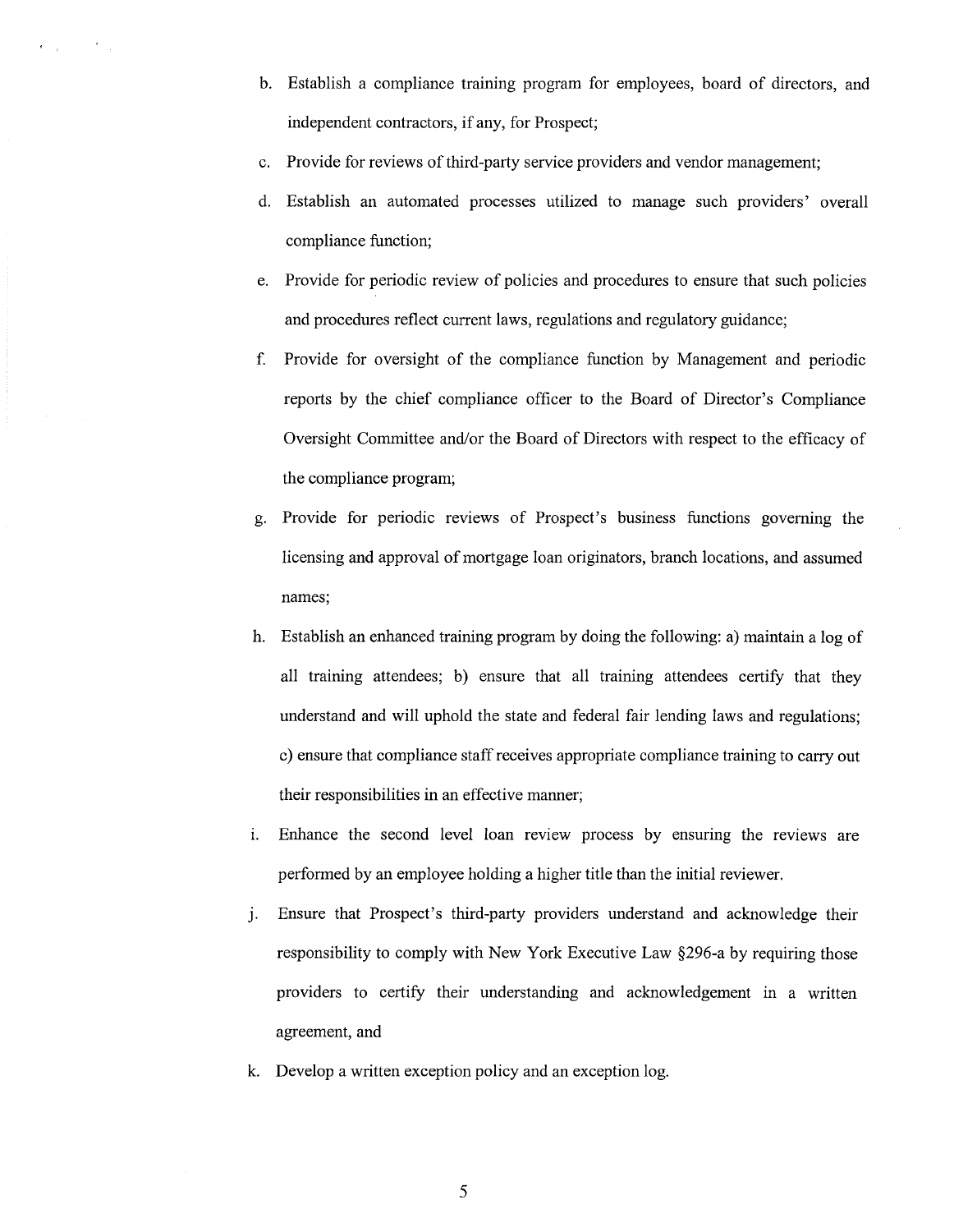3. Authorized Names and Locations. Prospect shall take all necessary steps to ensure that any names or locations utilized by Prospect, including websites, in soliciting or advertising mortgage loan products on 1-4 family residential property located in New York, are properly licensed or authorized by the Department for use in Prospect's New York operations. Additionally, Prospect shall take steps to ensure that all websites used in conducting its New York operations are owned by Prospect.

 $\sim$ 

4. Series Limited Liability. Prospect confirms that it no longer operates affiliated businesses through Series Limited Liability structure, and will not so in the future in New York unless and until it has taken steps to comply with the licensing requirements of Article 12-D of the Banking Law.

5. Mortgage Loan Originator. Prospect shall develop and implement comprehensive policies and procedures governing the supervision of mortgage loan originators. Such policies and procedures should, at a minimum, address: 1) prohibited conduct outlined in Part 420 of the Superintendent's Regulations; 2) the use ofwebsites owned and controlled by mortgage loan originators; 3) the use of social media networking sites and 4) a description of the corrective action to be taken to address noncompliance with Prospect's established policies and procedures.

6. Loan Pricing Records. Prospect shall take appropriate steps to ensure that, for each approved loan, all required loan pricing records be maintained in compliance with the record retention requirements of Article 12-D of the Banking Law. A complete loan pricing file must include, but is not limited to: 1) the initial interest rate offered and discount points charged to each borrower; 2) any special or incentive pricing program offered during the period, and 3) rate sheets and pricing adjustments. All of the forgoing records must be maintained as part of the borrowers loan file for Required Mortgage Disclosures. Prospect shall maintain comprehensive records documenting Prospect's compliance with required mortgage disclosures, including, but not limited to, TILA, RESPA, ECOA and Part 38 of the General Regulations of the Banking Board.

7. Books and Records. In addition to the requirements in paragraph 6, Prospect shall maintain books and records in a manner that will enable the Superintendent to determine whether Prospect is complying with all applicable federal and state laws, regulations, supervisory requirements and guidance letters.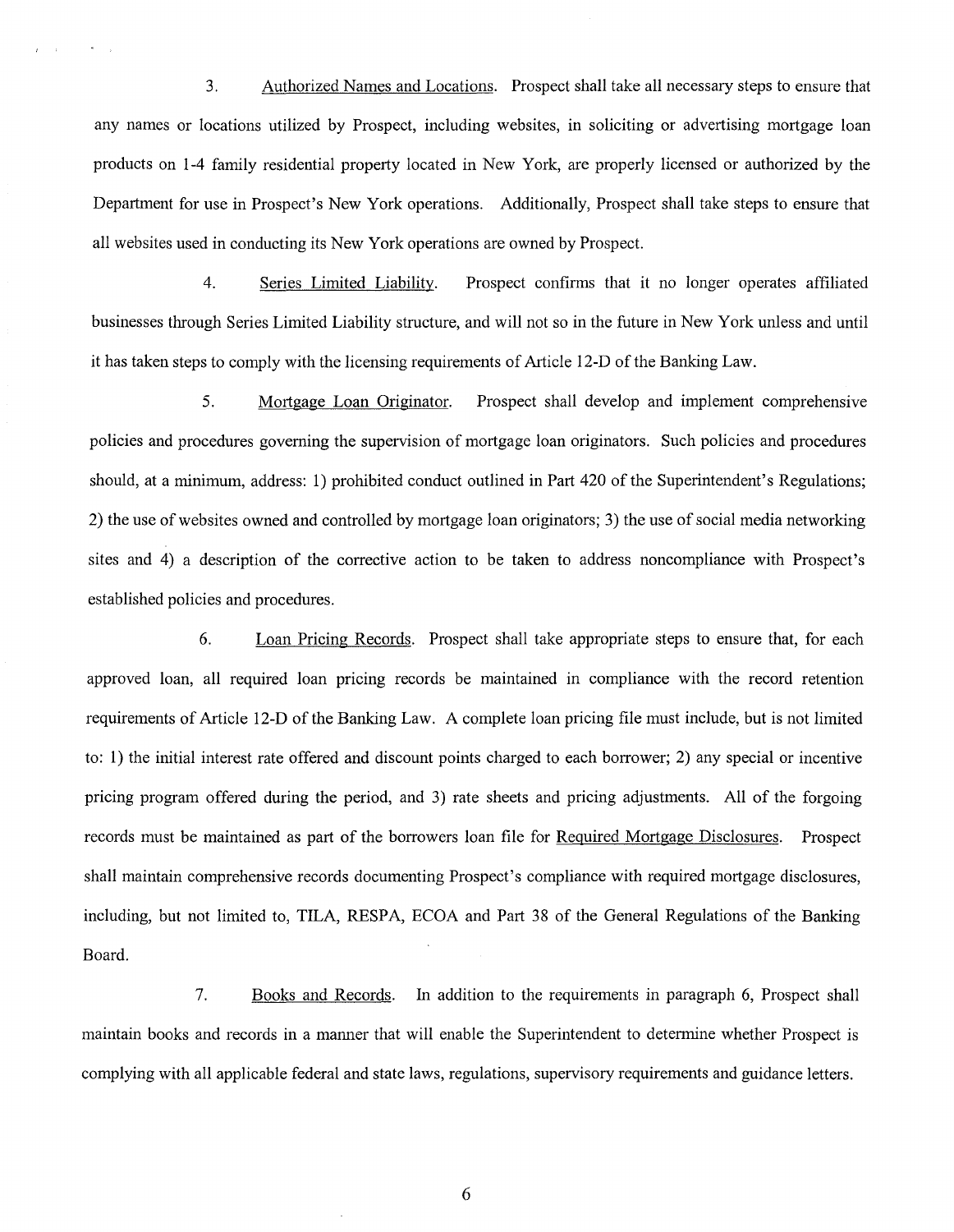8. Heightened Supervisions. For a period of three years beginning on the effective date of this Order, Prospect shall submit to semi-annual comprehensive examinations by the Department at the discretion of the Department.

## **III.**

# **RELIEF AND PAYMENTS**

### 1. Loan Discount and Escrow Waiver Fees

 $\mathbf{r} = \mathbf{s} + \mathbf{r}$  .

 $\mathbf{m}=\frac{1}{2}$ 

(a) Refund of unearned loan discount fees. Prospect agreed to and has facilitated an independent review of loans closed during the period January 1, 2008 to August 31, 2011 for borrowers that were charged a loan discount fee in order to determine whether such borrowers received a bona-fide discounted rate.

(b) Restitution. Prospect Mortgage agreed to and has refunded the borrowers identified in subparagraph (a) above, which total 270 loans. The aggregate amount of refunds paid to these borrowers by Prospect was **\$427, 154.50.** 

- 2. Penalty. Prospect agrees to pay a penalty of **three million dollars (\$3,000,000.00)** to address the violations of laws and regulations previously cited in this Order.
- 3. Borrower Relief Reports. Prospect agreed to and has provided the Department with reports identifying borrowers entitled to relief under the provisions of Section III of the Order.
- 4. Compliance Progress Reports: Prospect also agrees to provide reports on a quarterly basis during the three-year period covered by this Order to assist the Department in evaluating compliance with the provisions of this Order. Such reports shall, at a minimum, address measures taken or proposed, the timeline for such action or the proposed timeline for such action to be undertaken, compliance review or operational audits conducted to evaluate the effectiveness of such corrective action and an indication as to whether senior management has reviewed and/or approved the corrective measures.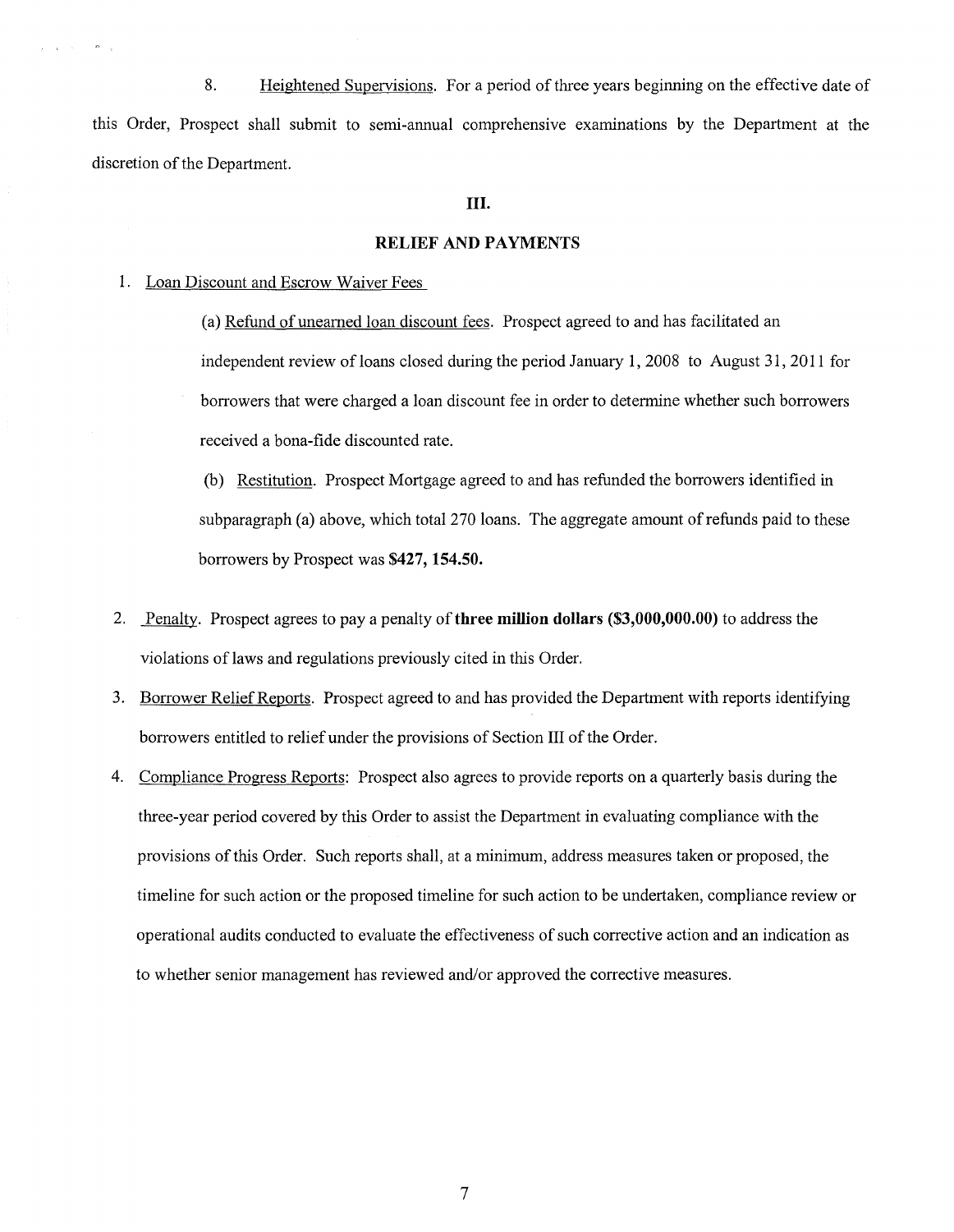**IV.** 

### **MISCELLANEOUS TERMS AND CONDITIONS**

 $j\in\{0,1,2,\ldots, n-1\}$ 

1. The Parties acknowledge that the failure of Prospect to comply with any of the terms and conditions of this Order may result in the Department taking action to terminate Prospect's license to engage in the business of a mortgage banker under Article 12-D of the Banking Law.

2. The Parties acknowledge that entering into this Order shall not bar, estop, or otherwise prevent the Superintendent, or any state, federal or local agency or department or any prosecutorial authority from taking any other action affecting Prospect, any of its current or former owners, officers, directors, employees, or insiders, or their successors or assigns.

3. Notwithstanding the provisions of the immediately preceding paragraph 2 above, no further action will be taken by the Department against Prospect for the conduct set forth in this Consent Order, provided Prospect complies with the terms and conditions of this Consent Order, however, the Department may undertake enforcement action against Prospect for transactions or conduct that Prospect did not disclose to the Department in written materials it provided to the Department during the Department's review of the 2006 Series LLC limited liability structure, the 2007 mortgage banker Change of Control application, the 2010 applications for MLOs sponsored by Prospect and the 2010 examinations conducted by the Department, including the Fair Lending examination.

4. This Order may not be altered, modified or changed unless in writing signed by the Superintendent or his designee.

5. This Order shall be enforceable and remain in effect unless stayed or terminated in writing by the Superintendent or his designee.

6. The effective date of this Order is the date on which the Order is executed by the Chief Executive Officer, Ronald L. Bergum.